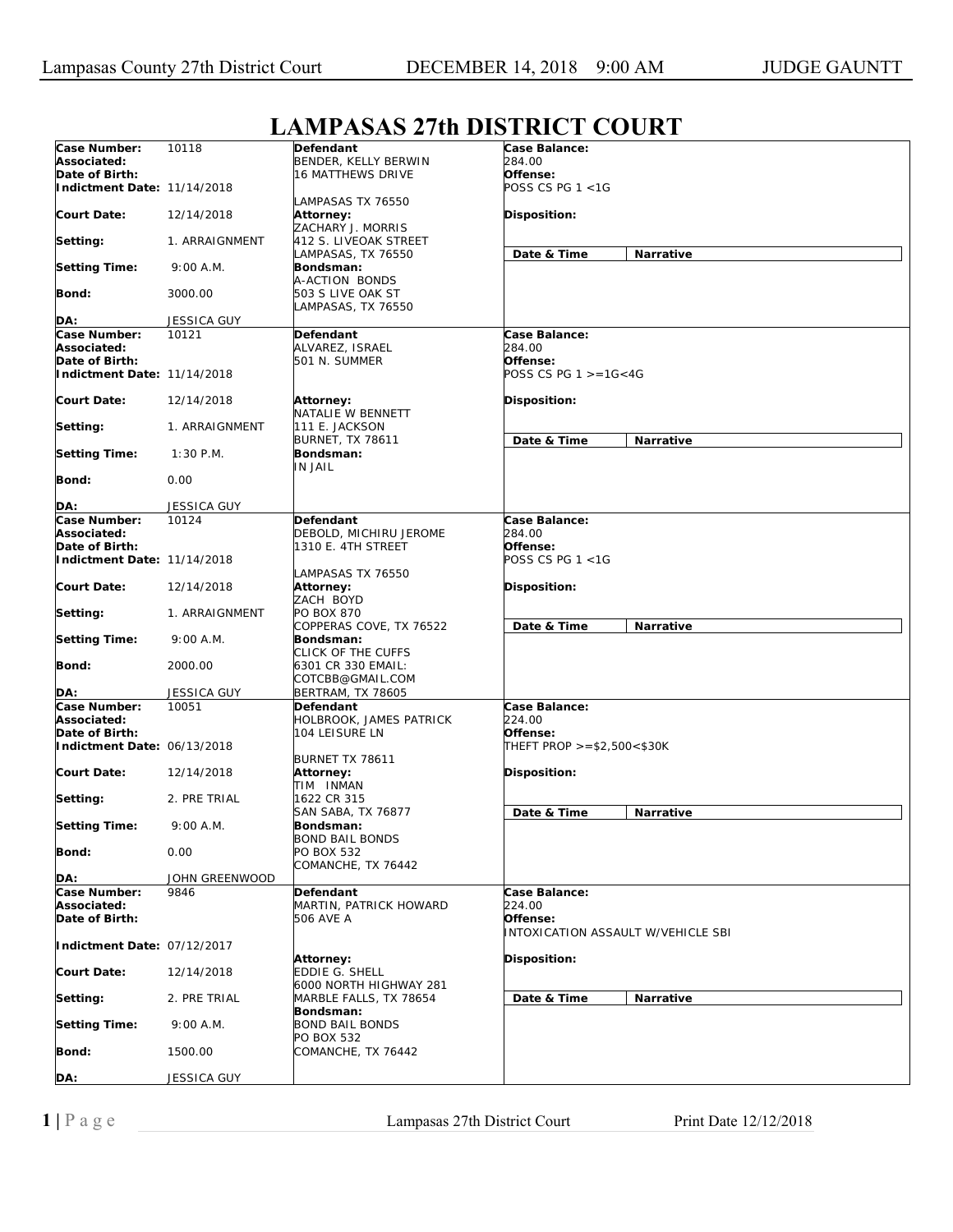| Case Number:<br>Associated:<br>Date of Birth:<br>Indictment Date: 07/18/2018<br>Court Date:<br>Setting:<br><b>Setting Time:</b>                                                                                            | 10060<br>12/14/2018<br>2. PRE TRIAL<br>9:00 A.M. | Defendant<br>SMITH, ELVIS GLEN<br>7874 CR 342<br>MILANO TX 76556<br>Attorney:<br>PAUL HARRELL<br>412 S. LIVEOAK STREET<br>LAMPASAS, TX 76550<br>Bondsman:<br>IN JAIL | Case Balance:<br>674.00<br>Offense:<br>AGG SEXUAL ASSAULT CHILD<br>Disposition:<br>Date & Time<br>Narrative |
|----------------------------------------------------------------------------------------------------------------------------------------------------------------------------------------------------------------------------|--------------------------------------------------|----------------------------------------------------------------------------------------------------------------------------------------------------------------------|-------------------------------------------------------------------------------------------------------------|
|                                                                                                                                                                                                                            |                                                  |                                                                                                                                                                      |                                                                                                             |
|                                                                                                                                                                                                                            |                                                  |                                                                                                                                                                      |                                                                                                             |
|                                                                                                                                                                                                                            |                                                  |                                                                                                                                                                      |                                                                                                             |
|                                                                                                                                                                                                                            |                                                  |                                                                                                                                                                      |                                                                                                             |
|                                                                                                                                                                                                                            |                                                  |                                                                                                                                                                      |                                                                                                             |
|                                                                                                                                                                                                                            |                                                  |                                                                                                                                                                      |                                                                                                             |
|                                                                                                                                                                                                                            |                                                  |                                                                                                                                                                      |                                                                                                             |
|                                                                                                                                                                                                                            |                                                  |                                                                                                                                                                      |                                                                                                             |
|                                                                                                                                                                                                                            |                                                  |                                                                                                                                                                      |                                                                                                             |
|                                                                                                                                                                                                                            |                                                  |                                                                                                                                                                      |                                                                                                             |
|                                                                                                                                                                                                                            |                                                  |                                                                                                                                                                      |                                                                                                             |
|                                                                                                                                                                                                                            |                                                  |                                                                                                                                                                      |                                                                                                             |
|                                                                                                                                                                                                                            |                                                  |                                                                                                                                                                      |                                                                                                             |
|                                                                                                                                                                                                                            |                                                  |                                                                                                                                                                      |                                                                                                             |
| Bond:                                                                                                                                                                                                                      | 0.00                                             |                                                                                                                                                                      |                                                                                                             |
|                                                                                                                                                                                                                            |                                                  |                                                                                                                                                                      |                                                                                                             |
| DA:                                                                                                                                                                                                                        | JOHN GREENWOOD                                   |                                                                                                                                                                      |                                                                                                             |
|                                                                                                                                                                                                                            |                                                  |                                                                                                                                                                      |                                                                                                             |
| Case Number:                                                                                                                                                                                                               | 10095                                            | Defendant                                                                                                                                                            | Case Balance:                                                                                               |
| Associated:                                                                                                                                                                                                                |                                                  | GARTMAN, JOSHUA RYAN                                                                                                                                                 | 474.00                                                                                                      |
| Date of Birth:                                                                                                                                                                                                             |                                                  | 1511 MASTERS RD NW PALM BAY FL                                                                                                                                       | Offense:                                                                                                    |
|                                                                                                                                                                                                                            |                                                  | 32904                                                                                                                                                                | SEXUAL ASSAULT                                                                                              |
| Indictment Date: 09/12/2018                                                                                                                                                                                                |                                                  |                                                                                                                                                                      |                                                                                                             |
|                                                                                                                                                                                                                            |                                                  | MELBOURNE FL 32904                                                                                                                                                   | <b>Disposition:</b>                                                                                         |
|                                                                                                                                                                                                                            |                                                  |                                                                                                                                                                      |                                                                                                             |
| Court Date:                                                                                                                                                                                                                | 12/14/2018                                       | Attorney:                                                                                                                                                            |                                                                                                             |
|                                                                                                                                                                                                                            |                                                  | PAUL HARRELL                                                                                                                                                         |                                                                                                             |
| Setting:                                                                                                                                                                                                                   | 2. PRE TRIAL                                     | 412 S. LIVEOAK STREET                                                                                                                                                | Date & Time<br><b>Narrative</b>                                                                             |
|                                                                                                                                                                                                                            |                                                  | LAMPASAS, TX 76550                                                                                                                                                   |                                                                                                             |
| <b>Setting Time:</b>                                                                                                                                                                                                       | 9:00 A.M.                                        | Bondsman:                                                                                                                                                            |                                                                                                             |
|                                                                                                                                                                                                                            |                                                  | CASH BOND                                                                                                                                                            |                                                                                                             |
|                                                                                                                                                                                                                            |                                                  |                                                                                                                                                                      |                                                                                                             |
| <b>Bond:</b>                                                                                                                                                                                                               | 10000.00                                         |                                                                                                                                                                      |                                                                                                             |
|                                                                                                                                                                                                                            |                                                  |                                                                                                                                                                      |                                                                                                             |
| DA:                                                                                                                                                                                                                        | JOHN GREENWOOD                                   |                                                                                                                                                                      |                                                                                                             |
| Case Number:                                                                                                                                                                                                               | 10109                                            | Defendant                                                                                                                                                            | Case Balance:                                                                                               |
| Associated:                                                                                                                                                                                                                |                                                  | GRIBBLE, CASSIDY CHRISTINE                                                                                                                                           | 224.00                                                                                                      |
| Date of Birth:                                                                                                                                                                                                             |                                                  | 4413 ABIGAIL DR                                                                                                                                                      | Offense:                                                                                                    |
|                                                                                                                                                                                                                            |                                                  |                                                                                                                                                                      |                                                                                                             |
|                                                                                                                                                                                                                            |                                                  |                                                                                                                                                                      | FORGERY FINANCIAL INSTRUMENT ELDERLY                                                                        |
| Indictment Date: 10/17/2018                                                                                                                                                                                                |                                                  | KILLEEN TX 76549                                                                                                                                                     |                                                                                                             |
|                                                                                                                                                                                                                            |                                                  | Attorney:                                                                                                                                                            | Disposition:                                                                                                |
| Court Date:                                                                                                                                                                                                                | 12/14/2018                                       | STEPHEN J DEBYE                                                                                                                                                      |                                                                                                             |
|                                                                                                                                                                                                                            |                                                  | PO BOX 2057                                                                                                                                                          |                                                                                                             |
| Setting:                                                                                                                                                                                                                   | 2. PRE TRIAL                                     | <b>BELTON, TX 76513</b>                                                                                                                                              | Date & Time<br>Narrative                                                                                    |
|                                                                                                                                                                                                                            |                                                  | Bondsman:                                                                                                                                                            |                                                                                                             |
|                                                                                                                                                                                                                            |                                                  |                                                                                                                                                                      |                                                                                                             |
| <b>Setting Time:</b>                                                                                                                                                                                                       |                                                  |                                                                                                                                                                      |                                                                                                             |
|                                                                                                                                                                                                                            | 9:00 A.M.                                        | CASH BOND                                                                                                                                                            |                                                                                                             |
|                                                                                                                                                                                                                            |                                                  |                                                                                                                                                                      |                                                                                                             |
|                                                                                                                                                                                                                            | 1500.00                                          |                                                                                                                                                                      |                                                                                                             |
| Bond:                                                                                                                                                                                                                      |                                                  |                                                                                                                                                                      |                                                                                                             |
|                                                                                                                                                                                                                            |                                                  |                                                                                                                                                                      |                                                                                                             |
| DA:                                                                                                                                                                                                                        | JESSICA GUY                                      |                                                                                                                                                                      |                                                                                                             |
| Case Number:                                                                                                                                                                                                               | 9920                                             | Defendant                                                                                                                                                            | Case Balance:                                                                                               |
|                                                                                                                                                                                                                            |                                                  | LAWSON, CLORISSA LYNN                                                                                                                                                | 284.00                                                                                                      |
|                                                                                                                                                                                                                            |                                                  | 2012 SUNSET                                                                                                                                                          | Offense:                                                                                                    |
|                                                                                                                                                                                                                            |                                                  |                                                                                                                                                                      | POSS CS PG 1 <1G                                                                                            |
|                                                                                                                                                                                                                            |                                                  | KILLEEN TX 76543                                                                                                                                                     |                                                                                                             |
|                                                                                                                                                                                                                            |                                                  | Attorney:                                                                                                                                                            |                                                                                                             |
|                                                                                                                                                                                                                            |                                                  |                                                                                                                                                                      | Disposition:                                                                                                |
|                                                                                                                                                                                                                            | 12/14/2018                                       | <b>GARY PRUST</b>                                                                                                                                                    |                                                                                                             |
|                                                                                                                                                                                                                            |                                                  | P.O. BOX 6216                                                                                                                                                        |                                                                                                             |
|                                                                                                                                                                                                                            | 3. PLEA                                          | <b>AUSTIN, TX 78762</b>                                                                                                                                              | Date & Time<br>Narrative                                                                                    |
|                                                                                                                                                                                                                            |                                                  | Bondsman:                                                                                                                                                            |                                                                                                             |
|                                                                                                                                                                                                                            | 9:00 A.M.                                        | A-ACTION BONDS                                                                                                                                                       |                                                                                                             |
|                                                                                                                                                                                                                            |                                                  | 503 S LIVE OAK ST                                                                                                                                                    |                                                                                                             |
|                                                                                                                                                                                                                            | 2500.00                                          | LAMPASAS, TX 76550                                                                                                                                                   |                                                                                                             |
|                                                                                                                                                                                                                            |                                                  |                                                                                                                                                                      |                                                                                                             |
| Indictment Date: 11/15/2017                                                                                                                                                                                                |                                                  |                                                                                                                                                                      |                                                                                                             |
| DA:                                                                                                                                                                                                                        | <b>JESSICA GUY</b>                               |                                                                                                                                                                      |                                                                                                             |
|                                                                                                                                                                                                                            | 10025                                            | Defendant                                                                                                                                                            | Case Balance:                                                                                               |
|                                                                                                                                                                                                                            |                                                  | MCDONALD, WILLIAM HARTWELL                                                                                                                                           | 284.00                                                                                                      |
| Date of Birth:                                                                                                                                                                                                             |                                                  | 1157 FM 2271                                                                                                                                                         | Offense:                                                                                                    |
|                                                                                                                                                                                                                            |                                                  |                                                                                                                                                                      | POSS CS PG 1 <1G                                                                                            |
|                                                                                                                                                                                                                            |                                                  | BELTON TX 76513                                                                                                                                                      |                                                                                                             |
|                                                                                                                                                                                                                            |                                                  |                                                                                                                                                                      |                                                                                                             |
|                                                                                                                                                                                                                            |                                                  | Attorney:                                                                                                                                                            | Disposition:                                                                                                |
|                                                                                                                                                                                                                            | 12/14/2018                                       | <b>BILL PRICE</b>                                                                                                                                                    |                                                                                                             |
|                                                                                                                                                                                                                            |                                                  | 408 SOUTH LIVE OAK                                                                                                                                                   |                                                                                                             |
|                                                                                                                                                                                                                            | 3. PLEA                                          | LAMPASAS, TX 76550                                                                                                                                                   | Date & Time<br>Narrative                                                                                    |
|                                                                                                                                                                                                                            |                                                  | Bondsman:                                                                                                                                                            |                                                                                                             |
|                                                                                                                                                                                                                            | 9:00 A.M.                                        | <b>BOND BAIL BONDS</b>                                                                                                                                               |                                                                                                             |
|                                                                                                                                                                                                                            |                                                  |                                                                                                                                                                      |                                                                                                             |
|                                                                                                                                                                                                                            |                                                  | PO BOX 532                                                                                                                                                           |                                                                                                             |
| Associated:<br>Date of Birth:<br><b>Court Date:</b><br>Setting:<br><b>Setting Time:</b><br>Bond:<br>Case Number:<br>Associated:<br>Indictment Date: 05/16/2018<br>Court Date:<br>Setting:<br><b>Setting Time:</b><br>Bond: | 5000.00                                          | COMANCHE, TX 76442                                                                                                                                                   |                                                                                                             |
|                                                                                                                                                                                                                            |                                                  |                                                                                                                                                                      |                                                                                                             |
| DA:                                                                                                                                                                                                                        | <b>JESSICA GUY</b>                               |                                                                                                                                                                      |                                                                                                             |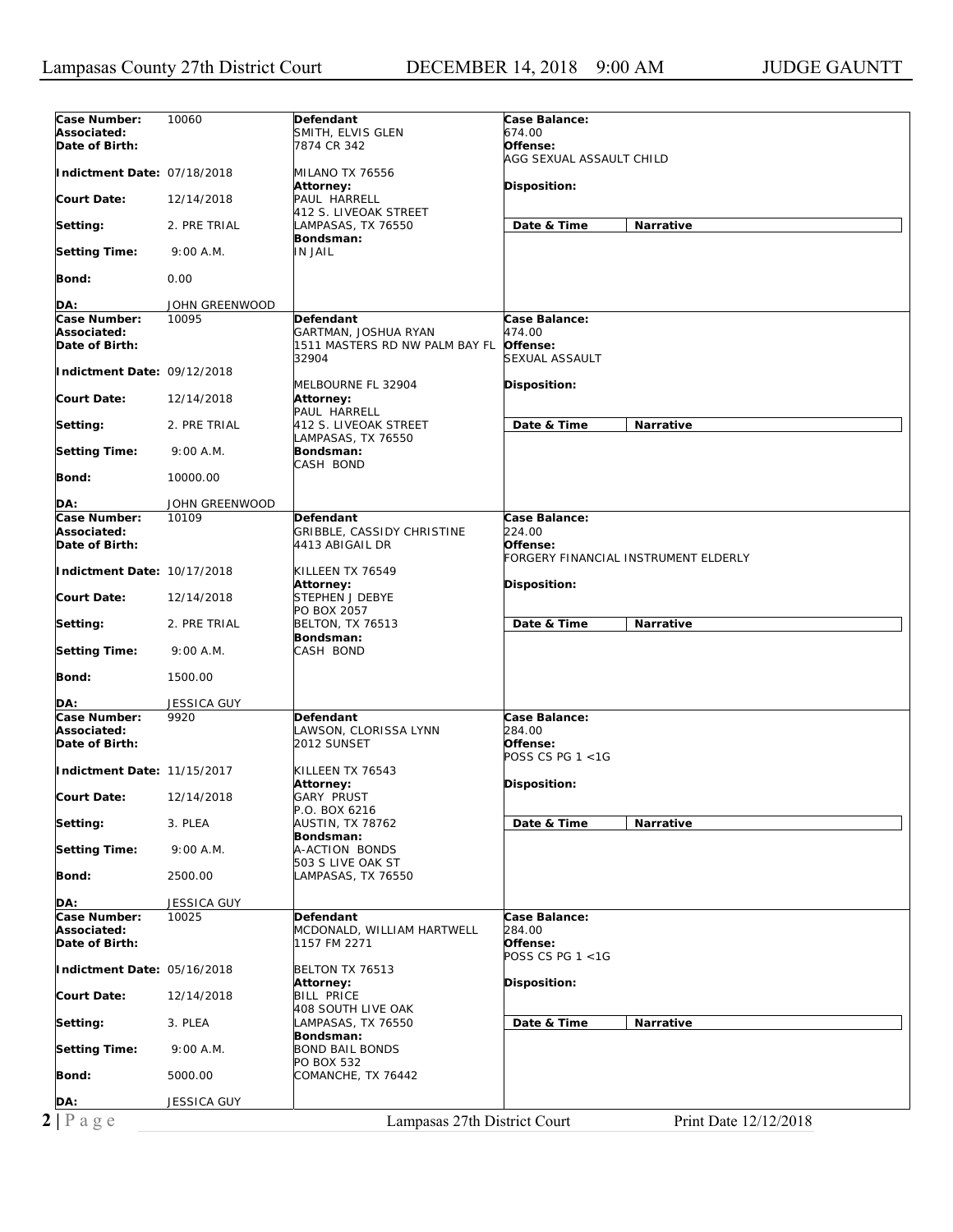| Case Number:<br>Associated:                   | 10126              | Defendant<br>MADRIGAL, SERGIUS ARMAND                    | Case Balance:<br>384.00<br>Offense:                                                  |
|-----------------------------------------------|--------------------|----------------------------------------------------------|--------------------------------------------------------------------------------------|
| Date of Birth:                                |                    | 1806 CHIRICAHUA TERCE                                    | DRIVING WHILE INTOXICATED 3RD OR MORE                                                |
| Indictment Date: 11/14/2018                   |                    | HARKER HEIGHTS TX 76548<br>Attorney:                     | Disposition:                                                                         |
| Court Date:                                   | 12/14/2018         | <b>EDDIE G. SHELL</b><br>6000 NORTH HIGHWAY 281          |                                                                                      |
| Setting:                                      | 3. PLEA            | MARBLE FALLS, TX 78654<br>Bondsman:                      | Date & Time<br>Narrative                                                             |
| <b>Setting Time:</b>                          | 9:00 A.M.          | <b>IN JAIL</b>                                           |                                                                                      |
| Bond:                                         | 0.00               |                                                          |                                                                                      |
| DA:                                           | <b>JESSICA GUY</b> |                                                          |                                                                                      |
| Case Number:<br>Associated:<br>Date of Birth: | 9700               | Defendant<br>ALVARADO, OSVALDO DANIEL<br>803 W. LAMPASAS | Case Balance:<br>399.00<br>Offense:                                                  |
| Indictment Date: 12/21/2016                   |                    | LOMETA TX 76853                                          | AGG ASSAULT W/DEADLY WEAPON                                                          |
| Court Date:                                   | 12/14/2018         | Attorney:<br>ZACH BOYD                                   | <b>Disposition:</b>                                                                  |
| Setting:                                      | 3. PLEA            | PO BOX 870<br>COPPERAS COVE, TX 76522<br>Bondsman:       | Date & Time<br><b>Narrative</b>                                                      |
| <b>Setting Time:</b>                          | 9:00 A.M.          | IN JAIL                                                  |                                                                                      |
| <b>Bond:</b>                                  | 20000.00           |                                                          |                                                                                      |
| DA:                                           | JOHN GREENWOOD     |                                                          |                                                                                      |
| Case Number:                                  | 10098              | <b>Defendant</b>                                         | Case Balance:<br>674.00                                                              |
| Associated:<br>Date of Birth:                 |                    | PORTER, ZACHARY MICHAEL<br>7201 FM 2657                  | Offense:<br>AGG SEXUAL ASSAULT CHILD                                                 |
| Indictment Date: 09/12/2018                   |                    | KEMPNER TX 76539<br>Attorney:                            | <b>Disposition:</b>                                                                  |
| Court Date:                                   | 12/14/2018         | ZACH BOYD<br>PO BOX 870                                  |                                                                                      |
| Setting:                                      | 3. PLEA            | COPPERAS COVE, TX 76522<br>Bondsman:                     | Date & Time<br>Narrative                                                             |
| <b>Setting Time:</b>                          | 9:00 A.M.          | IN JAIL                                                  |                                                                                      |
| Bond:                                         | 0.00               |                                                          |                                                                                      |
| DA:                                           | JOHN GREENWOOD     |                                                          |                                                                                      |
| Case Number:<br>Associated:<br>Date of Birth: | 9804               | Defendant<br>MORELAND, KIMBERLY ANNE<br>838 LCR 463      | Case Balance:<br>224.00<br>Offense:<br>INJURY CHILD/ELDERLY/DISABLE W/INT SBI/MENTAL |
| Indictment Date: 05/17/2017                   |                    | MEXIA TX 76667<br>Attorney:                              | Disposition:                                                                         |
| Court Date:                                   | 12/14/2018         | PAUL HARRELL<br>412 S. LIVEOAK STREET                    |                                                                                      |
| Setting:                                      | 3. PLEA            | LAMPASAS, TX 76550<br>Bondsman:                          | Date & Time<br>Narrative                                                             |
| Setting Time:                                 | 9:00 A.M.          | <b>JIM TIMMONS</b><br>1508 W. COMMERCE                   |                                                                                      |
| Bond:                                         | 2500.00            | SAN SABA, TX 76877                                       |                                                                                      |
|                                               |                    |                                                          |                                                                                      |
| DA:                                           | JOHN GREENWOOD     |                                                          |                                                                                      |
| Case Number:                                  | 9325               | Defendant                                                | Case Balance:                                                                        |
| Associated:<br>Date of Birth:                 | 9378               | ALVAREZ, ISRAEL<br>501 N. SUMMER ST.                     | 559.00<br>Offense:<br>EVADING ARREST DET W/PREV CONVICTION                           |
| Indictment Date: 01/21/2015                   |                    | Attorney:                                                | <b>Disposition:</b>                                                                  |
| Court Date:                                   | 12/14/2018         | NATALIE W BENNETT<br>111 E. JACKSON                      |                                                                                      |
| Setting:                                      | 4. OPEN PLEA       | <b>BURNET, TX 78611</b>                                  | Date & Time<br><b>Narrative</b>                                                      |
| <b>Setting Time:</b>                          | $1:30$ P.M.        | Bondsman:<br>IN JAIL                                     | 11/09/2018 2:20<br>BOND FOUND INSUFFICIENT - NO BOND<br>P.M.<br>WITHOUT HEARING      |
| Bond:                                         | 1500.00            |                                                          |                                                                                      |
| DA:                                           | JESSICA GUY        |                                                          |                                                                                      |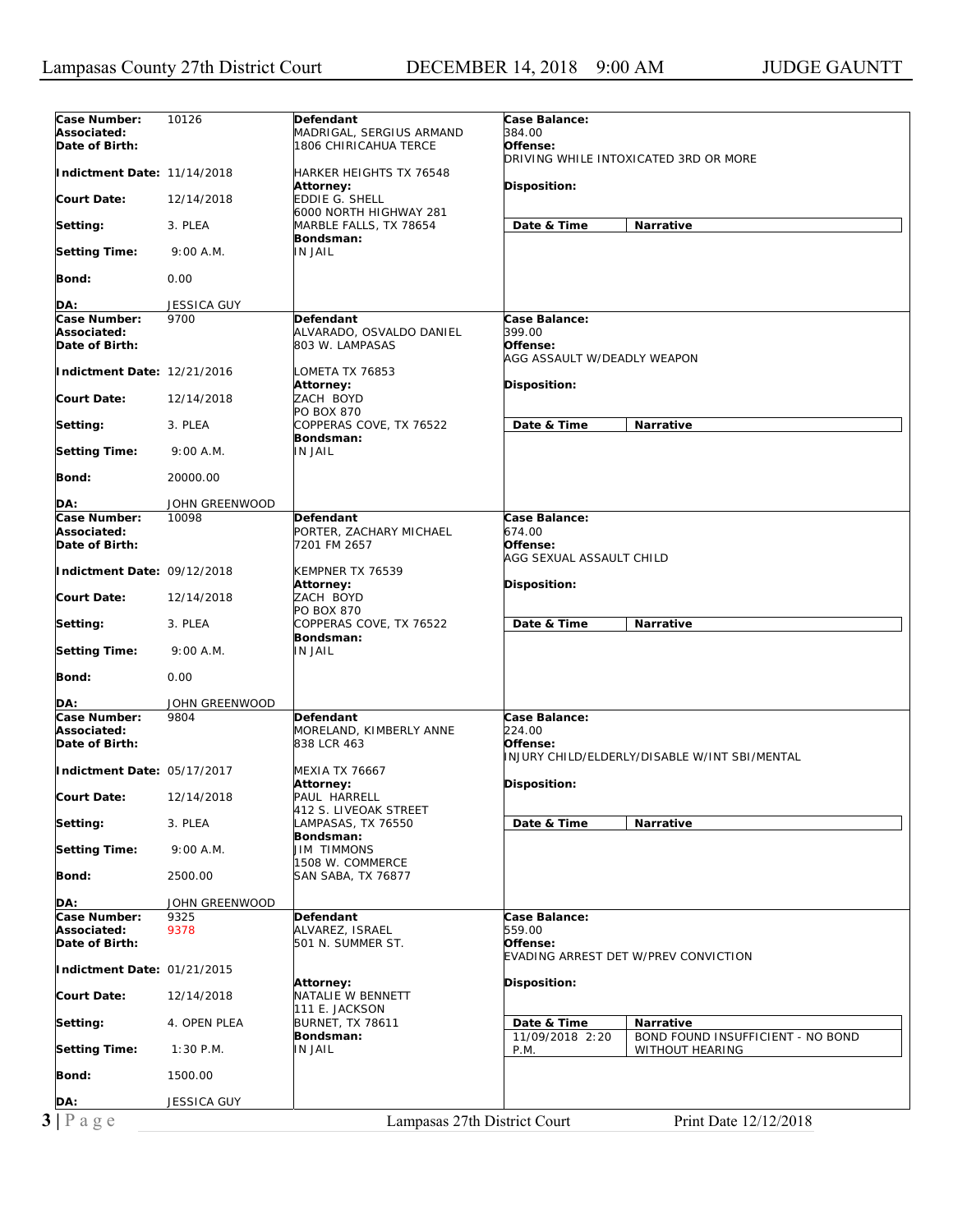| Case Number:                | 9378                         | Defendant                                | Case Balance:               |                                              |
|-----------------------------|------------------------------|------------------------------------------|-----------------------------|----------------------------------------------|
| Associated:                 | 9325                         | ALVAREZ, ISRAEL                          | 369.00                      |                                              |
| Date of Birth:              |                              | 501 N. SUMMER STREET                     | Offense:                    |                                              |
|                             |                              |                                          |                             | EVADING ARREST DET W/PREV CONVICTION         |
| Indictment Date: 04/15/2015 |                              | LAMPASAS TX 76550                        |                             |                                              |
| Court Date:                 |                              | Attorney:<br>NATALIE W BENNETT           | Disposition:                |                                              |
|                             | 12/14/2018                   | 111 E. JACKSON                           |                             |                                              |
| Setting:                    | 4. OPEN PLEA                 | <b>BURNET, TX 78611</b>                  | Date & Time                 | Narrative                                    |
|                             |                              | Bondsman:                                | 11/09/2018 2:18             | BOND FOUND INSUFFICIENT - NO BOND            |
| <b>Setting Time:</b>        | $1:30$ P.M.                  | <b>IN JAIL</b>                           | P.M.                        | WITHOUT HEARING                              |
|                             |                              |                                          |                             |                                              |
| Bond:                       | 1500.00                      |                                          |                             |                                              |
|                             |                              |                                          |                             |                                              |
| DA:                         | <b>JESSICA GUY</b>           |                                          |                             |                                              |
| Case Number:                | 9450                         | <b>Defendant</b>                         | Case Balance:               |                                              |
| Associated:                 |                              | HELGESSON, DAVID CAMERON                 | 354.00                      |                                              |
| Date of Birth:              |                              | 61 CO RD 260                             | Offense:                    |                                              |
|                             |                              |                                          | <b>BURGLARY OF BUILDING</b> |                                              |
| Indictment Date: 10/14/2015 |                              | <b>PRIDDY TX 76870</b>                   |                             |                                              |
| <b>Court Date:</b>          |                              | Attorney:<br>NATALIE BENNETT             | Disposition:                |                                              |
|                             | 12/14/2018                   | 111 E. JACKSON                           |                             |                                              |
| Setting:                    | 4. OPEN PLEA                 | <b>BURNET, TX 78611</b>                  | Date & Time                 | Narrative                                    |
|                             |                              | Bondsman:                                |                             |                                              |
| <b>Setting Time:</b>        | 9:00 A.M.                    | <b>IN JAIL</b>                           |                             |                                              |
|                             |                              |                                          |                             |                                              |
| Bond:                       | 5000.00                      |                                          |                             |                                              |
|                             |                              |                                          |                             |                                              |
| DA:                         | <b>JESSICA GUY</b>           |                                          |                             |                                              |
| Case Number:                | 10035                        | <b>Defendant</b>                         | Case Balance:               |                                              |
| Associated:                 |                              | SOLANAS, KRISTAN MARIE                   | 224.00                      |                                              |
| Date of Birth:              |                              | 3720 WILLIAMS DR; GEORGETOWN             | Offense:                    |                                              |
|                             |                              | TX 78628                                 |                             | ASSAULT FAMILY/HOUSEHOLD MEMBER W/PREV CONV  |
| Indictment Date: 05/16/2018 |                              |                                          |                             |                                              |
| Court Date:                 |                              | GEORGETOWN TX 78628                      | Disposition:                |                                              |
|                             | 12/14/2018                   | Attorney:<br><b>BILL PRICE</b>           |                             |                                              |
| Setting:                    | 4. OPEN PLEA                 | 408 SOUTH LIVE OAK                       | Date & Time                 | Narrative                                    |
|                             |                              | LAMPASAS, TX 76550                       |                             |                                              |
| <b>Setting Time:</b>        | 9:00 A.M.                    | Bondsman:                                |                             |                                              |
|                             |                              | A-ACTION BONDS                           |                             |                                              |
| Bond:                       | 1500.00                      | 503 S LIVE OAK ST                        |                             |                                              |
|                             |                              | LAMPASAS, TX 76550                       |                             |                                              |
| DA:                         | JOHN GREENWOOD               |                                          |                             |                                              |
| Case Number:                | 10050                        | Defendant                                | Case Balance:               |                                              |
| Associated:                 |                              | CONLON, SKYLAR JAMES                     | 224.00                      |                                              |
| Date of Birth:              |                              | 2404 SEHWERTNER DR                       | Offense:                    | PROH SUBSTANCE/ITEM IN CORRECTIONAL FACILITY |
| Indictment Date: 06/13/2018 |                              | KILLEEN TX 76542                         |                             |                                              |
|                             |                              | Attorney:                                | Disposition:                |                                              |
| <b>Court Date:</b>          |                              |                                          |                             |                                              |
|                             |                              |                                          |                             |                                              |
|                             | 12/14/2018                   | <b>BILL PRICE</b>                        |                             |                                              |
| Setting:                    | 5. PUNISHMENT                | 408 SOUTH LIVE OAK<br>LAMPASAS, TX 76550 | Date & Time                 | Narrative                                    |
|                             |                              | Bondsman:                                |                             |                                              |
| <b>Setting Time:</b>        | 9:00 A.M.                    | PR BOND                                  |                             |                                              |
|                             |                              |                                          |                             |                                              |
| Bond:                       | 1500.00                      |                                          |                             |                                              |
|                             |                              |                                          |                             |                                              |
| DA:                         | <b>JESSICA GUY</b>           |                                          |                             |                                              |
| Case Number:                | 9321                         | <b>Defendant</b>                         | Case Balance:               |                                              |
| Associated:                 |                              | TURNER, AMANDA SUZANNE GAYLE             | 309.00                      |                                              |
| Date of Birth:              |                              | 1116 W GRAMERCY PLC APT F                | Offense:                    |                                              |
|                             |                              |                                          | POSS CS PG 1 < 1G           |                                              |
| Indictment Date: 01/21/2015 |                              | SAN ANTONIO TX 78201                     |                             |                                              |
|                             |                              | Attorney:                                | Disposition:                |                                              |
| <b>Court Date:</b>          | 12/14/2018                   | <b>EDDIE G. SHELL</b>                    |                             |                                              |
|                             |                              | 6000 NORTH HIGHWAY 281                   |                             |                                              |
| Setting:                    | ADJUDICATION<br>ANNOUNCEMENT | MARBLE FALLS, TX 78654<br>Bondsman:      | Date & Time                 | Narrative                                    |
| <b>Setting Time:</b>        | 9:00 A.M.                    | <b>IN JAIL</b>                           |                             |                                              |
|                             |                              |                                          |                             |                                              |
| Bond:                       | 30000.00                     |                                          |                             |                                              |
|                             |                              |                                          |                             |                                              |
| DA:                         | JOHN GREENWOOD               |                                          |                             |                                              |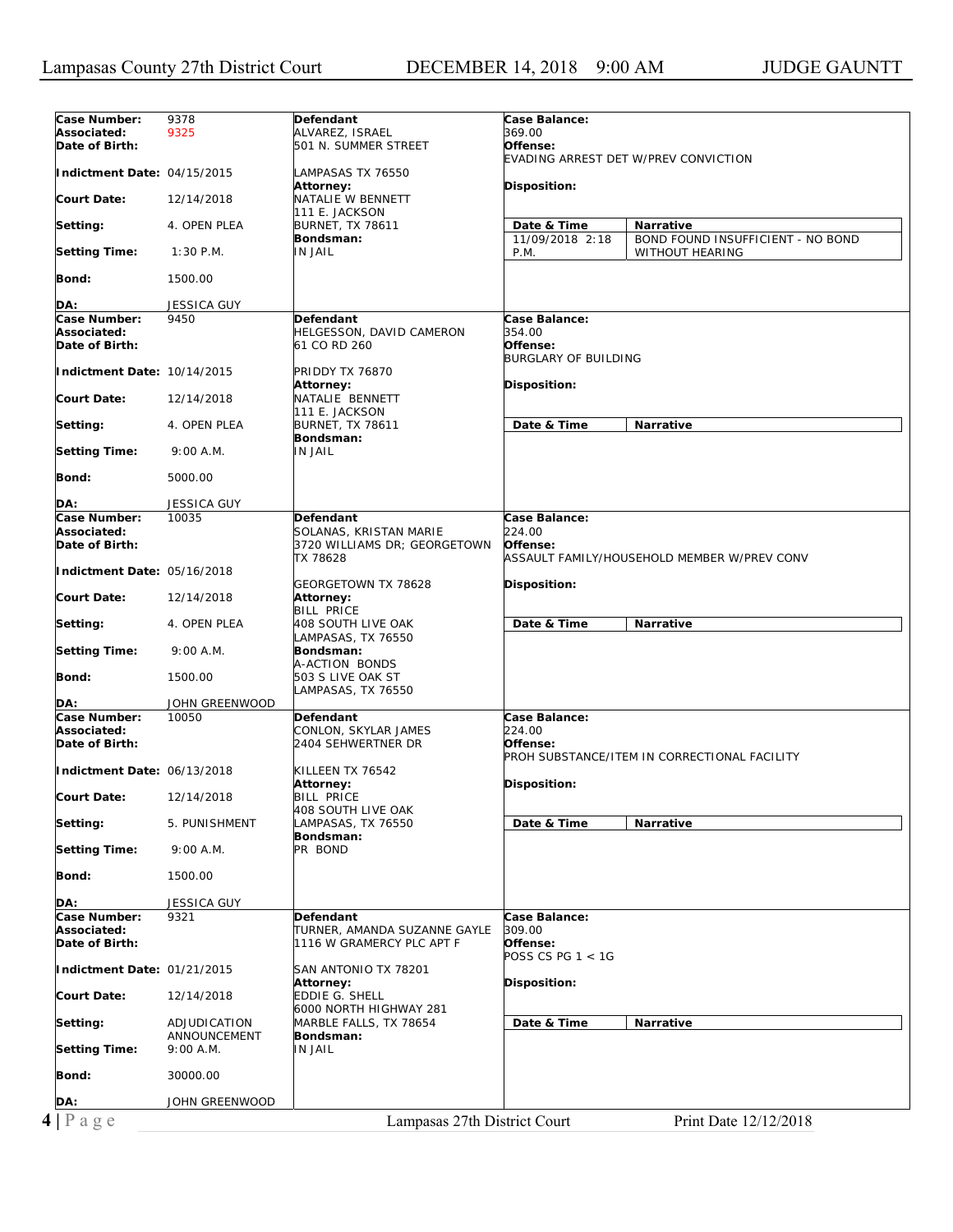| Case Number:                | 9993               | Defendant                      | Case Balance:                               |
|-----------------------------|--------------------|--------------------------------|---------------------------------------------|
| Associated:                 |                    | OCKLEAR, ANDREW HAYDON.        | 284.00                                      |
| Date of Birth:              |                    | 3515 GOLDEN RD                 | Offense:                                    |
|                             |                    |                                | POSS CS PG1 <1G DFZ IAT                     |
| Indictment Date: 03/14/2018 |                    | BROWNWOOD TX 76801             |                                             |
|                             |                    | Attorney:                      | Disposition:                                |
| <b>Court Date:</b>          | 12/14/2018         | <b>GARY PRUST</b>              |                                             |
|                             |                    | P.O. BOX 6216                  |                                             |
| Setting:                    | ADJUDICATION       | AUSTIN, TX 78762               | Date & Time<br><b>Narrative</b>             |
|                             | ANNOUNCEMENT       | Bondsman:                      |                                             |
| <b>Setting Time:</b>        | 9:00 A.M.          | 8% BAIL BONDS                  |                                             |
|                             |                    | <b>PO BOX 267</b>              |                                             |
| Bond:                       | 2500.00            | MAY, TX 76857                  |                                             |
|                             |                    |                                |                                             |
| DA:                         | JOHN GREENWOOD     |                                |                                             |
| Case Number:                | 9552               | Defendant                      | Case Balance:                               |
| Associated:                 |                    | STEELE, DALTON LYNN            | 334.00                                      |
| Date of Birth:              |                    | 896 ROBIN RANCH RD             | Offense:                                    |
|                             |                    |                                | POSS CS PG $1 < 1G$                         |
| Indictment Date: 05/11/2016 |                    | LOCKHART TX 78644              |                                             |
|                             |                    | Attorney:                      | Disposition:                                |
| <b>Court Date:</b>          | 12/14/2018         | <b>NO ATTORNEY</b>             |                                             |
|                             |                    |                                |                                             |
| Setting:                    | ADJUDICATION       |                                | Date & Time<br>Narrative                    |
|                             | ANNOUNCEMENT       | Bondsman:                      |                                             |
| <b>Setting Time:</b>        | 9:00 A.M.          | <b>BOND BAIL BONDS</b>         |                                             |
|                             |                    | PO BOX 532                     |                                             |
| Bond:                       | 2500.00            | COMANCHE, TX 76442             |                                             |
|                             |                    |                                |                                             |
| DA:                         | <b>JESSICA GUY</b> |                                |                                             |
| Case Number:                | 8724               | Defendant                      | Case Balance:                               |
| Associated:                 |                    | CAWTHRA, PATRICK NATHAN        | 305.00                                      |
| Date of Birth:              |                    | PO BOX 306                     | Offense:                                    |
|                             |                    |                                | <b>BURGLARY OF HABITATION</b>               |
| Indictment Date: 08/24/2011 |                    | COPPERAS COVE TX 76522         |                                             |
|                             |                    | Attorney:                      | Disposition:                                |
| <b>Court Date:</b>          | 12/14/2018         | EDDIE SHELL                    |                                             |
|                             |                    | 6000 N HWY 281                 |                                             |
| Setting:                    | ADJUDICATION       | MARBLE FALLS, TX 78654         | Date & Time<br>Narrative                    |
|                             | <b>HEARING</b>     | Bondsman:                      |                                             |
| <b>Setting Time:</b>        | 9:00 A.M.          | <b>JIM TIMMONS</b>             |                                             |
|                             |                    | 1508 W. COMMERCE               |                                             |
| Bond:                       | 5000.00            | SAN SABA, TX 76877             |                                             |
|                             |                    |                                |                                             |
| DA:                         | JOHN GREENWOOD     |                                |                                             |
| Case Number:                | 9771               | Defendant                      | Case Balance:                               |
| Associated:                 |                    | GAMA, CRISELDA TORRES          | 333.00                                      |
| Date of Birth:              |                    | 15400 N. US HWY 183            | Offense:                                    |
|                             |                    |                                | CREDIT CARD OR DEBIT CARD ABUSE             |
| Indictment Date: 03/15/2017 |                    | LOMETA TX 76853                |                                             |
|                             |                    | Attorney:                      | Disposition:                                |
| <b>Court Date:</b>          | 12/14/2018         | PAUL HARRELL                   |                                             |
|                             |                    | 412 S. LIVEOAK STREET          |                                             |
| Setting:                    | ADJUDICATION       | LAMPASAS, TX 76550             | Date & Time<br>Narrative                    |
|                             | <b>HEARING</b>     | Bondsman:                      |                                             |
| <b>Setting Time:</b>        | 9:00 A.M.          | <b>JIM TIMMONS</b>             |                                             |
|                             |                    | 1508 W. COMMERCE               |                                             |
| Bond:                       | 2500.00            | <b>SAN SABA, TX 76877</b>      |                                             |
|                             |                    |                                |                                             |
|                             |                    |                                |                                             |
| DA:                         | JESSICA GUY        |                                |                                             |
| Case Number:                | 8669               | Defendant                      | Case Balance:                               |
| Associated:                 |                    | ALLEN, LISA DENISE             | 280.00                                      |
| Date of Birth:              |                    | 205 AVE F APT 5                | Offense:                                    |
|                             |                    |                                | FRAUD USE/POSS IDENTIFYING INFO # ITEMS < 5 |
| Indictment Date: 04/20/2011 |                    | COPPERAS COVE TX 76522         |                                             |
|                             |                    | <b>Attorney:</b>               | Disposition:                                |
| <b>Court Date:</b>          | 12/14/2018         | PAUL HARRELL                   |                                             |
|                             |                    | 412 S. LIVEOAK STREET          |                                             |
| Setting:                    | ADJUDICATION       | LAMPASAS, TX 76550             | Date & Time<br>Narrative                    |
|                             | <b>HEARING</b>     | Bondsman:                      |                                             |
| <b>Setting Time:</b>        | 8:00A.M.           | AABEST BAIL BONDS ALBERT SAENZ |                                             |
|                             |                    | 612 E LEON                     |                                             |
| Bond:                       | 10000.00           | GATESVILLE, TX 76528           |                                             |
|                             |                    |                                |                                             |
| DA:                         | JOHN GREENWOOD     |                                |                                             |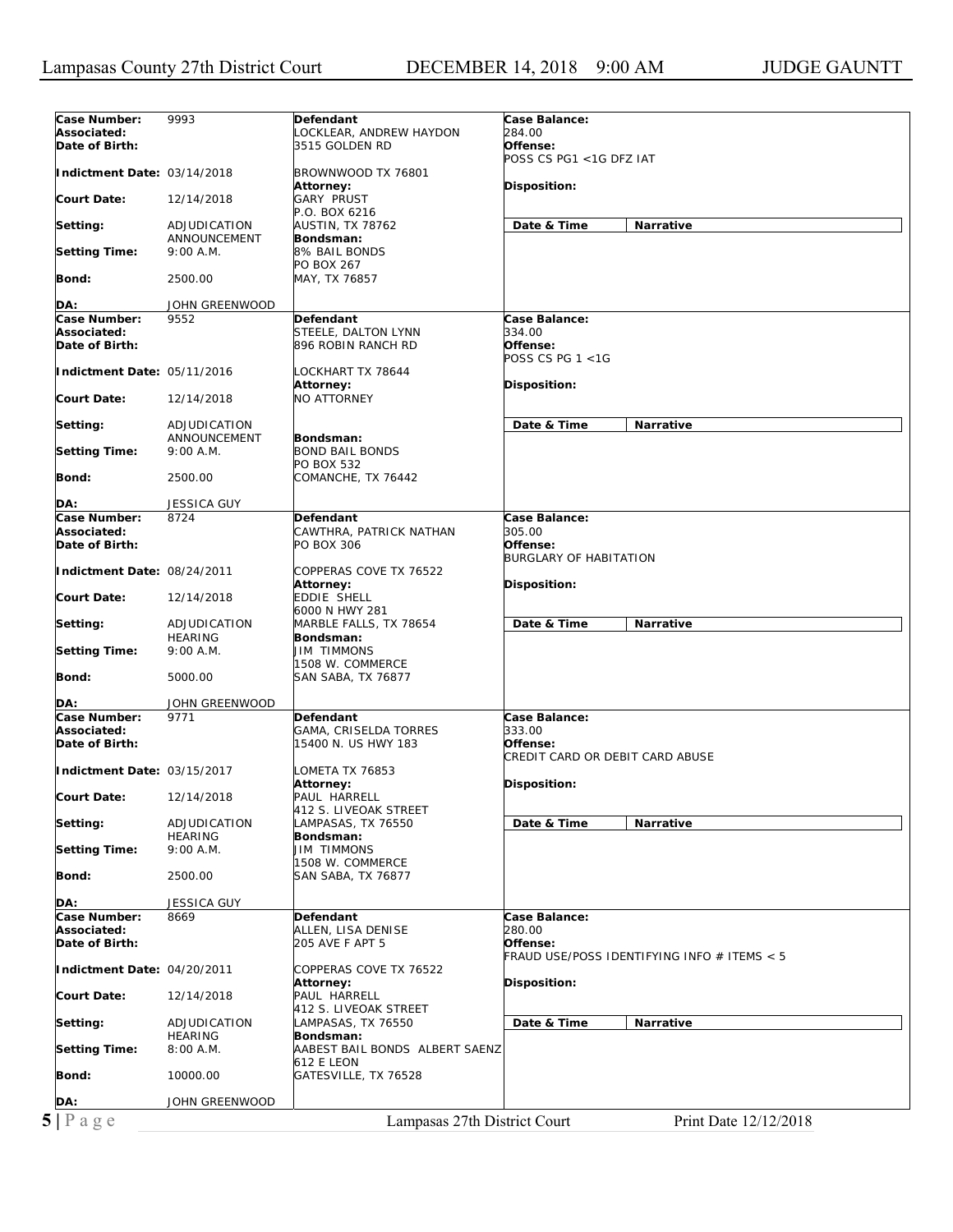| Case Number:                  | 9866                                 | Defendant                                              | Case Balance:                     |                                               |
|-------------------------------|--------------------------------------|--------------------------------------------------------|-----------------------------------|-----------------------------------------------|
| Associated:                   |                                      | MCDONALD, WILLIAM HARTWELL                             | 299.00                            |                                               |
| Date of Birth:                |                                      | 1157 FM 2271                                           | Offense:                          | TAMPER/FABRICATE PHYS EVID W/INTENT TO IMPAIR |
| Indictment Date: 09/13/2017   |                                      | BELTON TX 76513                                        |                                   |                                               |
|                               |                                      | Attorney:                                              | <b>Disposition:</b>               |                                               |
| Court Date:                   | 12/14/2018                           | <b>BILL PRICE</b><br>408 SOUTH LIVE OAK                |                                   |                                               |
| Setting:                      | ADJUDICATION                         | LAMPASAS, TX 76550                                     | Date & Time                       | Narrative                                     |
|                               | <b>HEARING</b>                       | Bondsman:                                              |                                   |                                               |
| <b>Setting Time:</b>          | 9:00 A.M.                            | PR BOND                                                |                                   |                                               |
| Bond:                         | 0.00                                 |                                                        |                                   |                                               |
|                               |                                      |                                                        |                                   |                                               |
| DA:<br>Case Number:           | <b>JESSICA GUY</b><br>9291           | Defendant                                              | Case Balance:                     |                                               |
| Associated:                   |                                      | TOWER, PAIGE NICOLE                                    | 364.00                            |                                               |
| Date of Birth:                |                                      | 833 FM 2942                                            | Offense:                          |                                               |
|                               |                                      |                                                        | <b>ARSON</b>                      |                                               |
| Indictment Date: 11/12/2014   |                                      |                                                        | Disposition:                      |                                               |
| Court Date:                   | 12/14/2018                           | Attorney:<br><b>BILL PRICE</b>                         |                                   |                                               |
|                               |                                      | 408 SOUTH LIVE OAK                                     |                                   |                                               |
| Setting:                      | ADJUDICATION                         | LAMPASAS, TX 76550                                     | Date & Time                       | <b>Narrative</b>                              |
|                               | <b>HEARING</b><br>9:00 A.M.          | Bondsman:<br>IN JAIL                                   |                                   |                                               |
| <b>Setting Time:</b>          |                                      |                                                        |                                   |                                               |
| Bond:                         | 5000.00                              |                                                        |                                   |                                               |
| DA:                           | JOHN GREENWOOD                       |                                                        |                                   |                                               |
| Case Number:                  | 10068                                | Defendant                                              | Case Balance:                     |                                               |
| Associated:                   |                                      | SMITH, DONALD WAYNE                                    | 224.00                            |                                               |
| Date of Birth:                |                                      | 1607 E. AVE. H                                         | Offense:                          |                                               |
|                               |                                      |                                                        |                                   | ASSAULT FAMILY/HOUSEHOLD MEMBER W/PREV CONV   |
| Indictment Date: 01/01/1900   |                                      | LAMPASAS TX 76550<br>Attorney:                         | <b>Disposition:</b>               |                                               |
| Court Date:                   | 12/14/2018                           | ZACH BOYD                                              |                                   |                                               |
|                               |                                      | PO BOX 870                                             |                                   |                                               |
| Setting:                      |                                      | COMPETENCE REVIEW COPPERAS COVE, TX 76522<br>Bondsman: | Date & Time                       | Narrative                                     |
| <b>Setting Time:</b>          | 9:00 A.M.                            | IN JAIL                                                |                                   |                                               |
|                               |                                      |                                                        |                                   |                                               |
| Bond:                         | 0.00                                 |                                                        |                                   |                                               |
| DA:                           | JOHN GREENWOOD                       |                                                        |                                   |                                               |
| Case Number:                  | 10023                                | Defendant                                              | Case Balance:                     |                                               |
| Associated:<br>Date of Birth: |                                      | MANDUJANO, CARLOS<br><b>HOMELESS</b>                   | 224.00<br>Offense:                |                                               |
|                               |                                      |                                                        | <b>IMPERSONATE PUBLIC SERVANT</b> |                                               |
| Indictment Date: 04/26/2018   |                                      |                                                        |                                   |                                               |
|                               |                                      | <b>Attorney:</b>                                       | Disposition:                      |                                               |
| Court Date:                   | 12/14/2018                           | EDDIE G. SHELL<br>6000 NORTH HIGHWAY 281               |                                   |                                               |
| Setting:                      |                                      | COMPETENCE REVIEW MARBLE FALLS, TX 78654               | Date & Time                       | Narrative                                     |
|                               |                                      | Bondsman:                                              |                                   |                                               |
| Setting Time:                 | 9:00 A.M.                            | IN JAIL                                                |                                   |                                               |
| Bond:                         | 0.00                                 |                                                        |                                   |                                               |
|                               |                                      |                                                        |                                   |                                               |
| DA:                           | JOHN GREENWOOD                       |                                                        |                                   |                                               |
| Case Number:<br>Associated:   | 10074                                | Defendant<br>BRUNS, BILLY RALPH                        | Case Balance:<br>224.00           |                                               |
| Date of Birth:                |                                      | 1308 CENTRAL TEXAS EXPY                                | Offense:                          |                                               |
|                               |                                      |                                                        | ASSAULT PUBLIC SERVANT            |                                               |
| Indictment Date: 08/15/2018   |                                      | LAMPASAS TX 76550                                      |                                   |                                               |
| Court Date:                   | 12/14/2018                           | Attorney:<br>ZACHARY J. MORRIS                         | Disposition:                      |                                               |
|                               |                                      | 412 S. LIVEOAK STREET                                  |                                   |                                               |
| Setting:                      | COMPETENCE REVIEW LAMPASAS, TX 76550 |                                                        | Date & Time                       | Narrative                                     |
|                               |                                      | Bondsman:                                              | 10/16/2018 8:47                   | SET FOR DECEMBER SO THAT WE DO NOT            |
| <b>Setting Time:</b>          | 9:00 A.M.                            | IN JAIL                                                | A.M.                              | LOSE TRACK OF CASE                            |
| <b>Bond:</b>                  | 5000.00                              |                                                        |                                   |                                               |
|                               |                                      |                                                        |                                   |                                               |
| DA:                           | JOHN GREENWOOD                       |                                                        |                                   |                                               |
| $6 P \text{ a } g e$          |                                      | Lampasas 27th District Court                           |                                   | Print Date 12/12/2018                         |